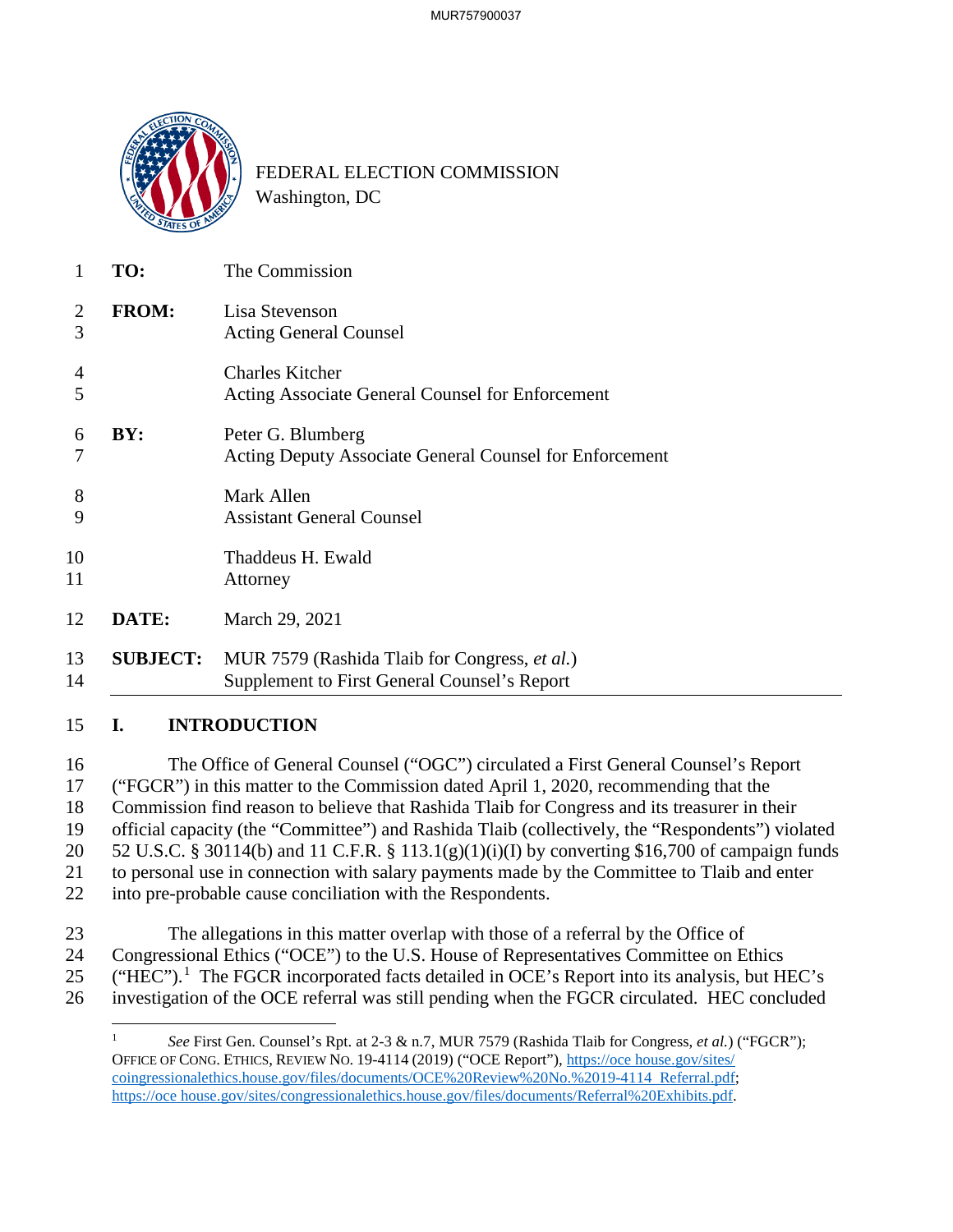MUR 7579 (Rashida Tlaib for Congress, *et al.*) Supplement to the First General Counsel's Report Page 2 of 6

- 1 its investigation and adopted an accompanying report ("HEC Report") on July 23, 2020, and
- 2 released the HEC Report publicly on August 7, 2020.<sup>2</sup> The HEC Report provides new
- 3 information but is consistent with the facts and analysis contained in the FGCR. Although the
- 4 HEC Report reached a different conclusion as to a portion of the salary payments at issue, it did
- 5 so in large part based in recognition that the Commission "has not specifically addressed whether
- 6 a 'back pay' or 'deferred compensation' arrangement is permissible under the personal use
- 7 regulation."<sup>3</sup> As explained in greater detail below, we retain our analysis and legal conclusions,
- 8 and we therefore recommend the Commission approve recommendations 1-3, and 6 in the
- 9 FGCR. In order to acknowledge the HEC Report and its findings in the record of this MUR, we
- 10 also recommend the Commission approve the revised Factual and Legal Analysis and proposed
- Conciliation Agreement attached hereto.

# 11 Conciliation Agreement attached hereto.<br>12 **II. POST-GENERAL ELECTION SALARY PAYMENTS**

13 The FGCR concluded that the Respondents converted \$16,700 of the Committee's 14 campaign funds to Tlaib's personal use.<sup>4</sup> The \$16,700 amount is the sum of (1) a \$1,200 *pro*  15 *rata* portion of the \$2,000 salary payment to Tlaib made on November 16, 2018, and (2) the

16 entirety of the \$15,500 salary payment made on December 1, 2018.<sup>5</sup>

## 17 **A. November 16, 2018, Salary Payment**

18 The FGCR reasoned that the \$2,000 salary payment on November 16, 2018, covered the

- 19 two-week pay period of November 1 through November 15 and calculated that the Committee
- 20 permissibly compensated Tlaib \$800 for the pre-election period of November 1 through
- 21 November 6, but impermissibly compensated her \$1,200 for the post-election period of
- 22 November 7 through November 15. $<sup>6</sup>$  The HEC Report reached an identical conclusion.<sup>7</sup></sup>

 $\sqrt{4}$ FGCR at 13.

 $\sqrt{6}$ <sup>6</sup>*Id.* at 7-8.

 $\overline{a}$  $\overline{2}$ 2 COMM. ON ETHICS, IN THE MATTER OF ALLEGATIONS RELATING TO REPRESENTATIVE RASHIDA TLAIB, H.R. REP. NO. 116-473 (2020) ("HEC Report"), https://www.govinfo.gov/content/pkg/CRPT-116hrpt473/pdf/CRPT-116hrpt473.pdf.

 $\sqrt{3}$ <sup>3</sup>*See* HEC Report at 20.

 $\sqrt{5}$ <sup>5</sup>*Id.* at 7-13.

 $\overline{\mathcal{I}}$  corresponded to a standard bi-monthly pay period for the first half of the month preceding the payment based on an office salaries spreadsheet the Respondents provided to OCE during its investigation. *See id.* (citing OCE Report Ex. 9); FGCR at 7-9 (same). HEC's investigation confirmed that Tlaib was paid a monthly salary of \$4,000 on the same bi-monthly schedule as other Committee salaries were paid, with the exception of two salary payments in August 2018, which corresponded to three-week pay periods. HEC Report at 7-8 & n.66. 7 HEC Report at 16-17. Both the FGCR and the HEC Report determined the \$2,000 salary payment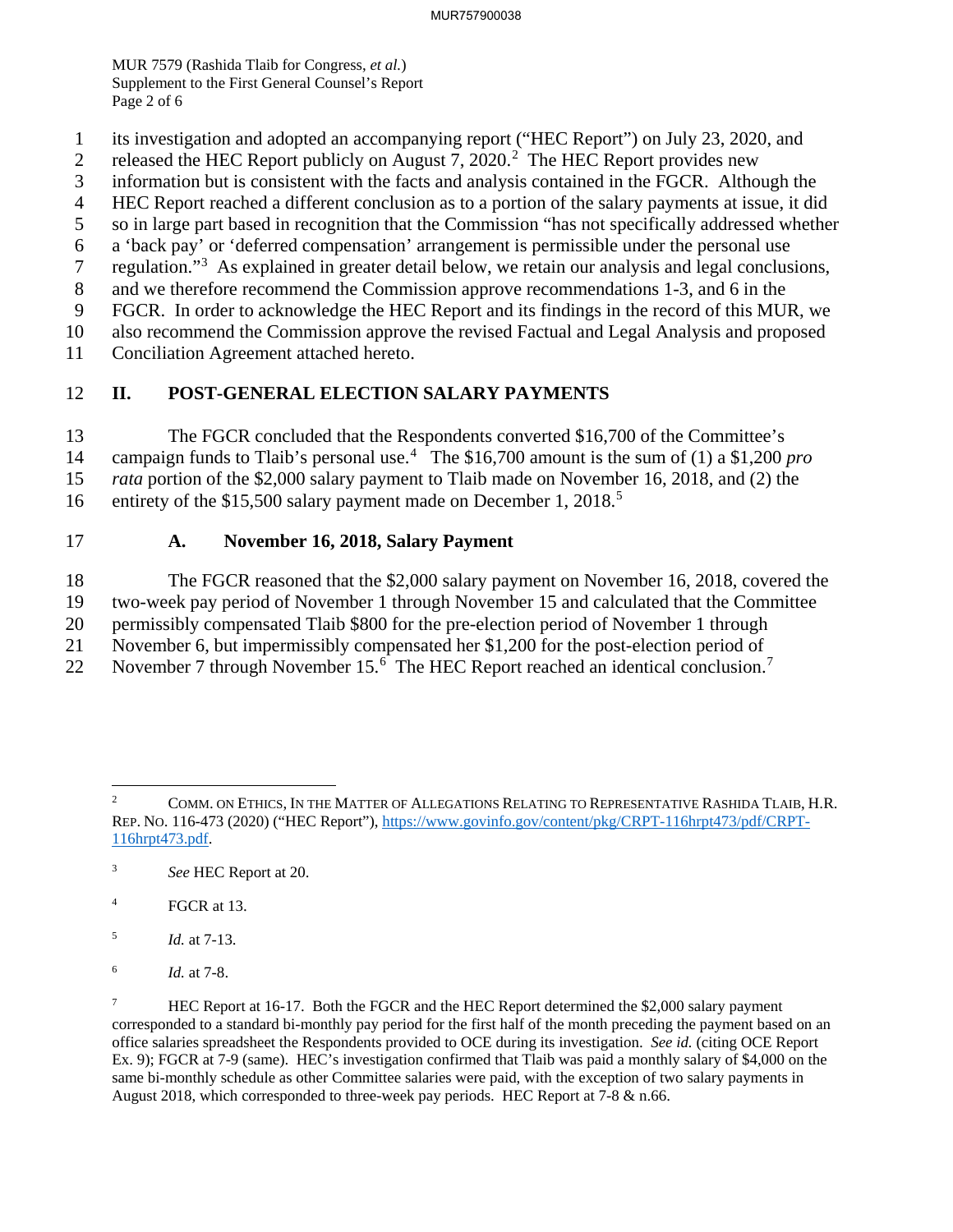MUR 7579 (Rashida Tlaib for Congress, *et al.*) Supplement to the First General Counsel's Report Page 3 of 6

### 1 **B. December 1, 2018, Salary Payment**

6 compensation agreement ("BP/DCA").<sup>8</sup> The FGCR concluded that, similar to the November 16, 12 and the Committee did not contemporaneously report the alleged adjustments as [debts.](https://debts.10)<sup>10</sup> 2 The FGCR recommended that the Commission find the entire \$15,500 salary payment on 3 December 1, 2018, to be impermissible because it appeared that \$8,000 compensated Tlaib for 4 the post-election period from November 16 through December 31, 2018, and \$7,500 was a 5 retroactive adjustment to Tlaib's prior salary payments under a back pay or deferred 7 2018, salary payment, the \$8,000 portion of the December payment compensating Tlaib for 8 periods after the general election was impermissible.<sup>9</sup> As to the \$7,500 portion of the December 9 payment, the FGCR concluded that a retroactive adjustment is not permitted under the 10 Commission's personal use regulation because it would undermine the transparency rationale of 11 the candidate salary exception, the Respondents did not provide documentation of a BP/DCA,

16 periods in November and December of 2018.<sup>12</sup> The HEC Report's analysis of retroactive 13 The HEC Report, however, ordered Tlaib to reimburse only \$9,600 from the December 1, 14 2018, salary [payment.](https://payment.11)<sup>11</sup> HEC reached an identical conclusion as OGC did as to \$8,000 of the 15 payment, finding the Committee impermissibly compensated Tlaib \$8,000 for post-election 17 adjustments to candidate salary diverged from the FGCR's, and HEC ordered Tlaib to refund

18 only \$1,600 of the remaining \$7,500 of the December 1, 2018, salary [payment.](https://payment.13)<sup>13</sup>

 21 salary matters to indicate that "the FEC *may find* a [BP/DCA] created before a candidate ceases 19 HEC observed the Commission "ha[s] not specifically stated whether 'deferred 20 compensation' or 'back pay' arrangements are permissible," but interpreted prior candidate

 $10\,$ <sup>10</sup>*Id.* at 11-12.

 $11\,$ HEC Report at 17-20.

 $12 \,$  Respondents provided to OCE. *Id.* (citing OCE Report Ex. 12); *see also* FGCR at 9-11 (same). <sup>12</sup>*Id.* at 17-19. Both the FGCR and the HEC Report relied upon the December salaries spreadsheet the

 $13\,$  prior salary payments. *See id.* at 18; FGCR at 9, 11-12. HEC interpreted the \$2,000 per month for 3.75 months notation on the December salaries spreadsheet to correspond to the period between the August 7 primary election and November 6 general election, and calculated that \$5,900 of the \$7,500 amount was back pay or deferred compensation corresponding to that period: (1) \$1,500 for the post-primary August period; (2) \$2,000 each for September and October; and (3) \$400 *pro rata* for the pre-election November period. HEC Report at 18-20 & 13 HEC Report at 17-19. Like the FGCR, HEC accepted that \$7,500 was a retroactive adjustment to Tlaib's nn.155, 162.

 $\overline{a}$  $\bf 8$ FGCR at 9-12.

 $\overline{9}$  investigation, \$2,000 covered the two-week pay period of November 16 through November 30 and \$6,000 was an advance for the month of December 2018. *See id.* (citing OCE Report Ex. 12). *Id.* at 10-11. According to a December salaries spreadsheet the Respondents provided to OCE during its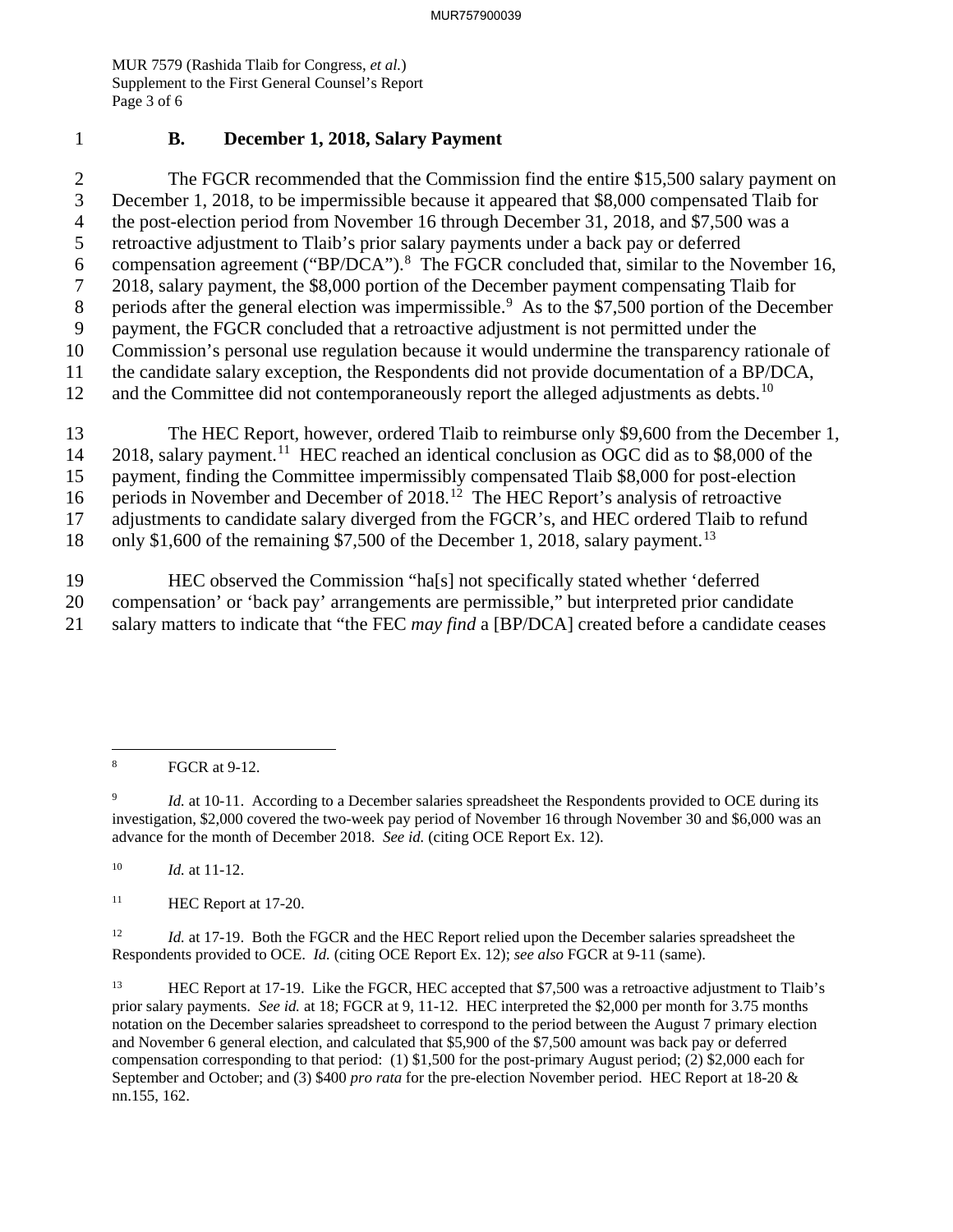MUR 7579 (Rashida Tlaib for Congress, *et al.*) Supplement to the First General Counsel's Report Page 4 of 6

- 1 to be a candidate to be consistent with the personal use regulations' timing restrictions."14 Thus,
- 2 HEC credited the existence of an informal agreement between Tlaib and the [Committee.](https://Committee.15)<sup>15</sup>
- 3 Despite conflicting testimony from interviewees regarding the timing, amount, affected pay
- 4 periods, and the individuals involved in the decision-making on the purported BP/DCA, HEC
- 5 nevertheless credited Tlaib's personal testimony that she reached an informal BP/DCA with the
- 6 Committee after the primary election in August 2018, when she recalled discussing back pay of
- 7 an additional \$1,000 per pay [period.](https://period.16)<sup>16</sup>
- 8 The HEC Report provides additional information that was not previously available to 9 OGC in its consideration of MUR 7579 but that reinforces the rationale and conclusions in the
- 10 FGCR.<sup>17</sup> First, HEC's confirmation that neither Tlaib's regular salary payments nor the

11 purported BP/DCA were ever reduced to a contract or other written agreement lends support to

- 12 the FGCR's conclusion that, even if retroactive adjustments were permissible, Respondents
- 13 failed to document the existence or terms of such an agreement here.<sup>18</sup> Further, HEC also found
- 14 a "notable lack of consensus" about *when* the parties entered into the purported [BP/DCA.](https://BP/DCA.19)<sup>19</sup>
- 15 Second, the investigation did not yield a definitive explanation of how the Committee 16 calculated the \$15,500 salary payment on December 1, 2018, and at times produced conflicting

 $\overline{a}$ 

 (arguing the Commission's positions on retroactive adjustments to candidate salary and debt reporting requirements thereof were "not clear from publicly available records"). After initially finding reason to believe a candidate's retroactive salary payments were impermissible because there was no evidence of an oral BP/DCA and where such was not contemporaneously reported as debt, the Conciliation Agreement in MUR 5787 only noted a violation with regard to the excess salary above the legally permissible limit, not by virtue of the post-election salary payments in their entirety. *See* Factual & Legal Analysis at 6, MUR 5787 (Kalyn Free for Congress); Conciliation Agreement, MUR 5787 (Kalyn Free for Congress); HEC Report at 14-16 (citing MUR 5787). 14 HEC Report at 14-16, 20-21 (emphasis added) (citing MUR 5787 (Kalyn Free for Congress, *et al.*))

 $15\,$ HEC Report at 17-18.

 $16\,$ <sup>16</sup>*Id.* at 17-19.

<sup>17</sup>  staff, who had previously declined to submit to interviews with OCE during its investigation. *Compare* HEC Report at 2, *with* OCE Report ¶¶ 29, 35, 38. 17 The new information derived from HEC's investigation that included interviews with Tlaib and Committee

 $18\,$ See HEC Report at 6; FGCR at 10, 12.

<sup>19</sup> 19 HEC Report at 10-11 & nn.93, 96-97.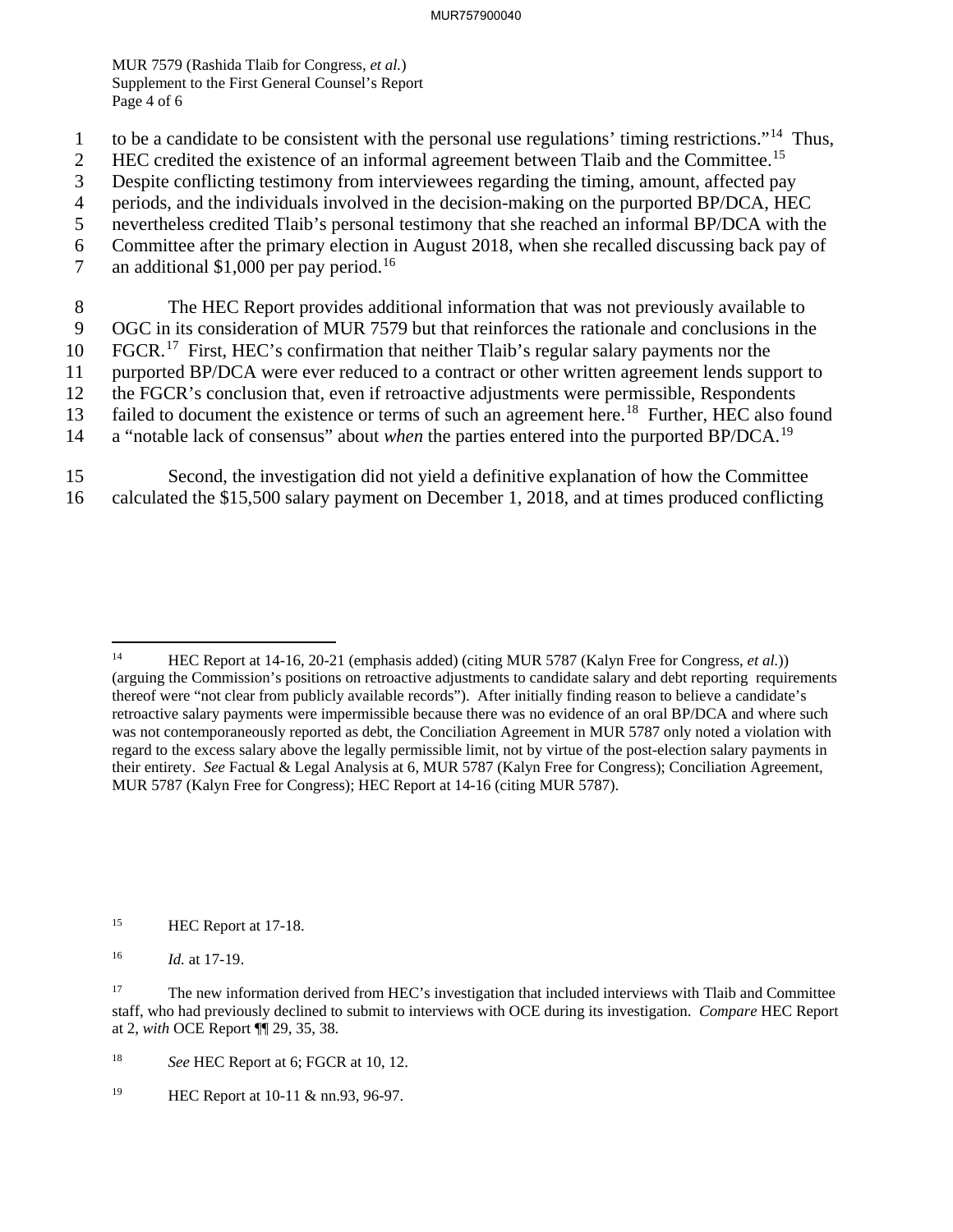MUR 7579 (Rashida Tlaib for Congress, *et al.*) Supplement to the First General Counsel's Report Page 5 of 6

- 1 or inconsistent testimony on that [calculation.](https://calculation.20)<sup>20</sup> Thus, these findings support the FGCR's reliance
- 2 upon two campaign salary spreadsheets as the contemporaneous evidence of the time periods to
- $\frac{1}{3}$  which the salary payments [corresponded.](https://corresponded.21)<sup>21</sup> Finally, the investigation revealed some awareness
- 4 that the retroactive adjustments might be subject to Commission debt reporting requirements,
- 5 which supports the FGCR's conclusion that a retroactive adjustment is not permitted, especially
- 6 where it was not reported as debt.<sup>22</sup>

### 7 **III. CONCLUSION**

-

- 8 The new information in the HEC Report that became available to the Commission
- 9 subsequent to the circulation of the FGCR supports the recommendations in the FGCR that the
- 10 Commission find reason to believe that Rashida Tlaib for Congress and its treasurer in their
- 11 official capacity and Rashida Tlaib violated 52 U.S.C. § 30114(b) and 11 C.F.R.
- $12 \frac{1}{3}$  113.1(g)(1)(i)(I) by converting campaign funds to personal use in connection with salary
- 13 payments made by the Committee to Tlaib, and therefore, we recommend the Commission
- 14 approve the substantive recommendations in the FGCR and a revised Factual and Legal Analysis

 $22\,$ <sup>22</sup>*See* HEC Report at 13, 20-21; FGCR at 12.

 retroactive adjustments to Tlaib's salary under the purported BP/DCA. *See, e.g.*, Rashida Tlaib for Congress Resp. at 3 (May 13, 2019) ("Shortly thereafter the campaign decided to pay the Congresswoman a salary, although it was understood that the salary  $\dots$  would be paid according to the availability of resources."); HEC Report at 17-18  $\&$  n.142 (quoting an interview with a Committee staffer that the post-election salary payments were to "catch up" Tlaib to the maximum allowable salary amount "to the extent [the Campaign] had funds available to pay it"); *id.*  (explaining the deferred salary payments as the Committee "try[ing] to limit how much was coming out of the campaign so that [it] could use those resources for other things"). However, there is no evidence here that the purported BP/DCA, at the time of the deferrals, was expressly contingent on the availability of funds and there was at least some awareness by at least one Committee staffer of the debt reporting issue. *See* HEC Report at 6, 14, 21. It appears that budgetary concerns were one of several factors influencing the decision to make

 origin of the \$15,500 payment."). Tlaib, for instance, recalled requesting back pay and believed the \$15,500 salary payment on December 1, 2018, represented that back pay. *See id.* at 10-11 & n.94. However, when asked about the December salaries spreadsheet, which indicated more than half of that payment was regular or advance salary, Tlaib explained her belief that the \$2,000 allocated through the end of November was a "continuation" of her standard bi- monthly salary payment, and the \$7,500 adjustment amount was back pay corresponding to the period between the August primary and November general election. *Id.* at 11; *see also* OCE Report Ex. 12. <sup>20</sup>*See, e.g.*, *id.* at 18 ("Former senior campaign staffers testified that they could not recall the basis or the

 $21$ <sup>21</sup>*See, e.g.*, FGCR at 7-12; HEC Report at 16-20; OCE Report Exs. 9, 12.